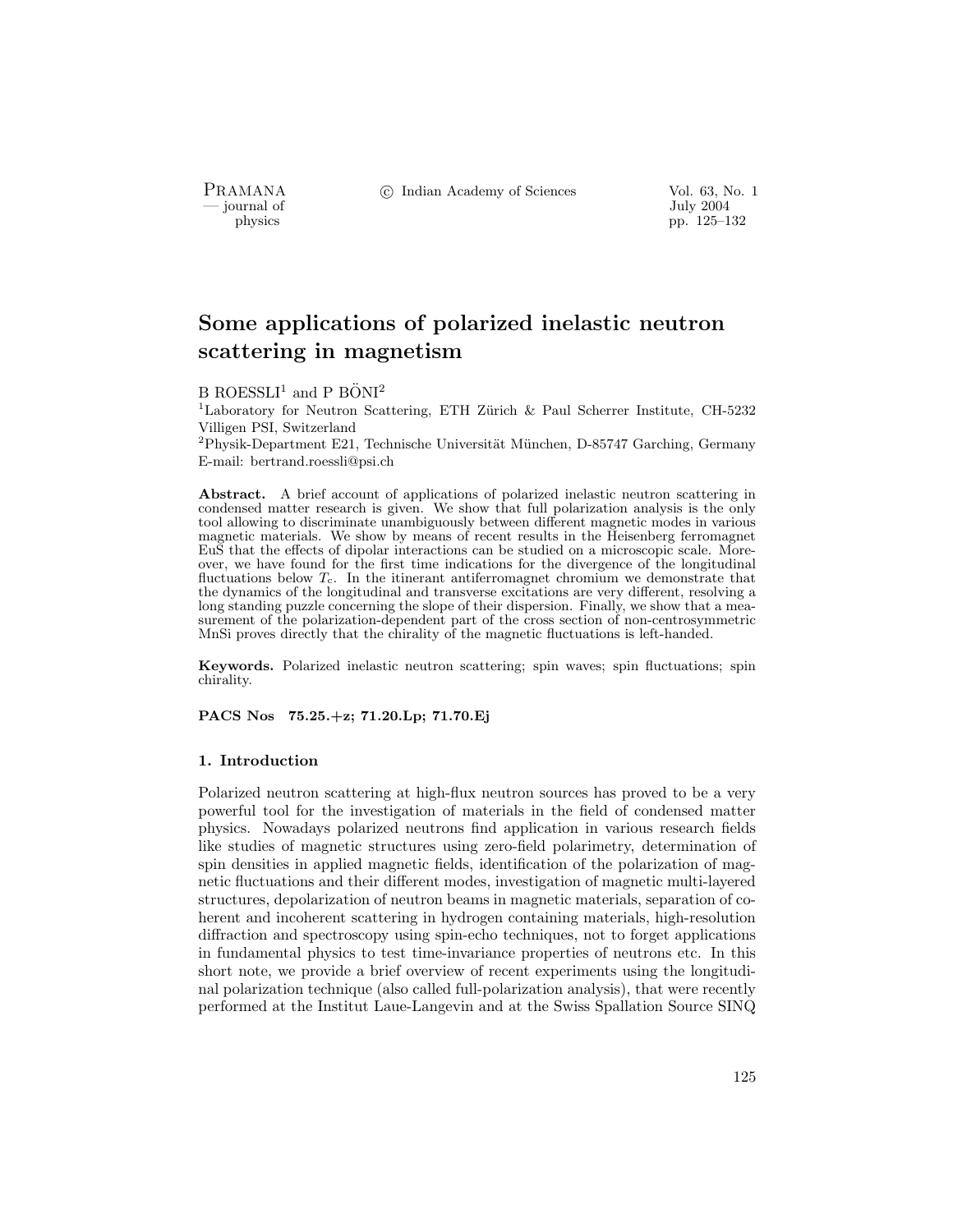## B Roessli and P Böni

using cold and thermal neutron-triple axis spectrometers. Of course, due to limitations in space we cannot give a complete review of the neutron polarization techniques. Therefore, we refer the interested reader to recent reviews and conference proceedings on the subject [1].

# 2. Longitudinal-polarization analysis technique

The method of the longitudinal-polarization analysis for both elastic and inelastic neutron scattering was introduced by Moon, Riste and Koehler at Oak Ridge National Laboratory [2]. The original principle works as follows: The incident neutron beam is polarized by means of a polarizing monochromator. After scattering, the neutrons are reflected from a polarizing analyzer before being detected in a neutron counter. Of course the neutrons can also be polarized by other means like reflection from polarizing supermirrors or by transmission through polarized <sup>3</sup>He. By use of spin-flippers, the polarization of the incident and scattered neutrons can be selected to be either parallel or anti-parallel to the guide field  $(B_g \simeq 1 \text{ mT})$  that defines the quantization axis of the neutron spin along the flight path from the polarizer to the analyzer.

This set-up allows to determine four different cross-sections  $\sigma^{++}$ ,  $\sigma^{--}$ ,  $\sigma^{+-}$  and  $\sigma^{-+}$ . The indices +, – refer to the polarisation **P** of the neutrons being parallel or anti-parallel to the magnetic field **B**, respectively, so that  $++$  and  $--$  scattering is non spin-flip, whereas  $+$  and  $-$ + events are spin-flip. At the sample position, a magnetic field can be applied either along or perpendicular to the scattering vector Q. In contrast to the recently developed technique of three-dimensional polarimetry that is performed in zero field at the sample position [3], the Moon–Riste–Koehler set-up that we discuss in this paper allows only to measure the polarization along the applied magnetic field.

The neutron cross-section for neutron scattering contains three contributions: (1) a pure nuclear contribution that gives rise to Bragg, phonon and isotopic incoherent scattering, (2) a pure magnetic contribution due to magnetic Bragg scattering and inelastic magnetic scattering, as well as spin-incoherent scattering, (3) a magnetic– nuclear interference term. An elastic contribution to the interference term appears if nuclear and magnetic Bragg peaks super-impose. This happens in ferromagnetic and some antiferromagnetic materials. An inelastic contribution of the same kind may appear only in special cases, for example when the spin–lattice interaction in a magnetic material cannot be neglected (e.g. invar alloys, Spin-Peierls systems). We point out that this term cannot be measured by means of longitudinal-polarization analysis.

Since we present below exclusively examples of inelastic neutron scattering from magnetic materials we quote only the matrix elements for magnetic scattering:

$$
\langle +|\boldsymbol{\sigma} \cdot \mathbf{D}_{\perp}|+\rangle = D_{\perp z},\tag{1}
$$

 $\langle -|\boldsymbol{\sigma} \cdot \mathbf{D}_{\perp}| - \rangle = -D_{\perp z},$  (2)

 $\langle -|\boldsymbol{\sigma} \cdot \mathbf{D}_{\perp}|+\rangle = D_{\perp x} + iD_{\perp y},$  (3)

 $\langle +|\boldsymbol{\sigma} \cdot \mathbf{D}_\perp| - \rangle = D_{\perp x} - iD_{\perp y}$ . (4)

 $\sigma$  is the operator of the neutron magnetic moment and  $D_{\perp} = \hat{Q} \times (\rho(Q, \omega) \times \hat{Q})$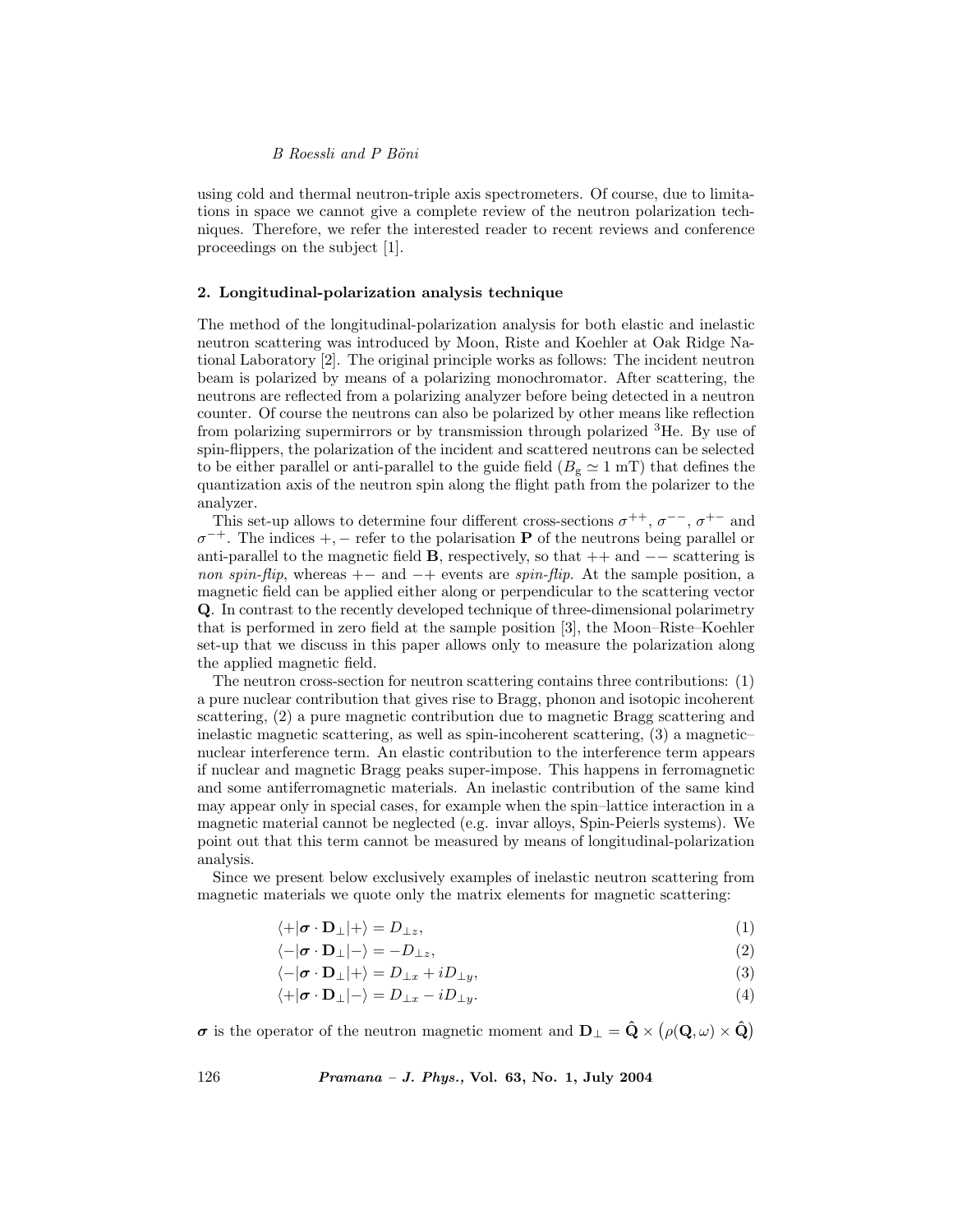#### Polarized INS in magnetism

is the magnetic interaction vector implying that only magnetic fluctuations perpendicular to Q contribute to the scattering cross-section.  $\rho(\mathbf{Q}, \omega)$  is the Fourier transform in space and time of the magnetic moment distribution  $\mathbf{M}(\mathbf{r}, t)$ . From the above equations two important applications emerge. First, if the neutron polarization of the incident beam **P** (i.e.  $\sigma$ ) is aligned along the scattering vector **Q**, then all the magnetic scattering is spin-flip. This allows an unambiguous separation of the often weak magnetic scattering, e.g. from phonons. Second, in a magnetic field perpendicular to  $Q$ , i.e.  $P$ , spin fluctuations (spin waves or paramagnetic fluctuations) with components along  $P$  occur in the NSF channel, while spin fluctuations with components perpendicular to **P** occur in the SF channel.

## 2.1 Transverse and longitudinal excitations in the dipolar ferromagnet EuS

The magnetic properties of compounds with localized spin densities can be conveniently described on the basis of the Heisenberg Hamiltonian  $H = -\sum_{i,j} J_{ij} \mathbf{S_i} \cdot \mathbf{S_j}$ , where  $J_{ij}$  is the exchange integral between the spins located at the *i*- and *j*-position, respectively. Depending on the sign of the exchange integral  $J(q)$ , either an antiferromagnetic or a ferromagnetic ground-state is favored. If exchange interactions extend beyond nearest neighbors, competing effects can occur that may lead to noncollinear or even incommensurate magnetic structures. The dipolar interactions can be included in the Hamiltonian for an isotropic ferromagnet by adding the dipolar operator  $H_{\rm d} = \sum_{\alpha,\beta,i,j} G\left(\frac{\delta^{\alpha\beta}}{r_{i,j}^3} - \frac{3r_{i,j}^{\alpha}r_{i,j}^{\beta}}{r_{i,j}^5}\right) S_i^{\alpha} S_j^{\beta}$ . Because the dipolar interactions are long-range, they affect the spin-wave dynamics only at small momentum transfers  $q < q_d$ , where the dipolar wavenumber is defined by  $Dq_d^2 = g\mu_0\mu_B M$ . Here, D is the stiffness of the spin waves. For the model Heisenberg antiferromagnet EuS one obtains  $q_d = 0.245 \text{ Å}^{-1}$ . Obviously,  $q_d$  is a measure of the relative strength of the dipolar to the exchange interactions. The dipolar terms destroy the isotropy of the Hamiltonian and in the ordered phase, one has to distinguish between magnetic fluctuations parallel and perpendicular (= spin waves) to the magnetization  $M$ , leading to several magnetic modes below  $T_c$ . Hence, spin excitations  $\delta S^L$  along (longitudinal, L) and  $\delta S^T$  transverse (T) to the *reduced* momentum transfer **q** are no longer identical. If the magnetic field is applied along the vertical direction, two spin wave modes (i.e. L and T) as well as a longitudinal mode with a polarization along M can be identified by means of polarization analysis. As an example, we show in figure 1 typical constant-Q scans that were measured at the positions  $(1.82, 0, 0)$  and  $(2, 0.18, 0)$  in reciprocal space. It is clearly seen that the spin-waves occurring in the SF channel have a very different intensity. The reason is that the spin waves with L-polarization attain a mass due to demagnetization that occurs only for spin deviations  $\delta S||q$ . In other words, it is only the spin waves with Tpolarization that show Goldstone behavior  $1/q^2$ . These results can be summarized by the following expressions for the wavelength-dependent susceptibility ( $\alpha = L, T$ )  $\chi_{\alpha}(\mathbf{Q}) \propto \frac{q_d^2}{q^2 + \delta_{\alpha,L} q_d^2}$ , showing that the number of Goldstone modes is reduced from two to one. Of course, close to  $T_c$  the dynamics becomes also different for the two modes.

The NSF channels contain the spin fluctuations parallel to the magnetization, i.e.  $\chi_z(\mathbf{Q}, \omega)$ . They become very strong close to  $T_c$  since they are due to two

 $Pramana - J. Phys., Vol. 63, No. 1, July 2004$  127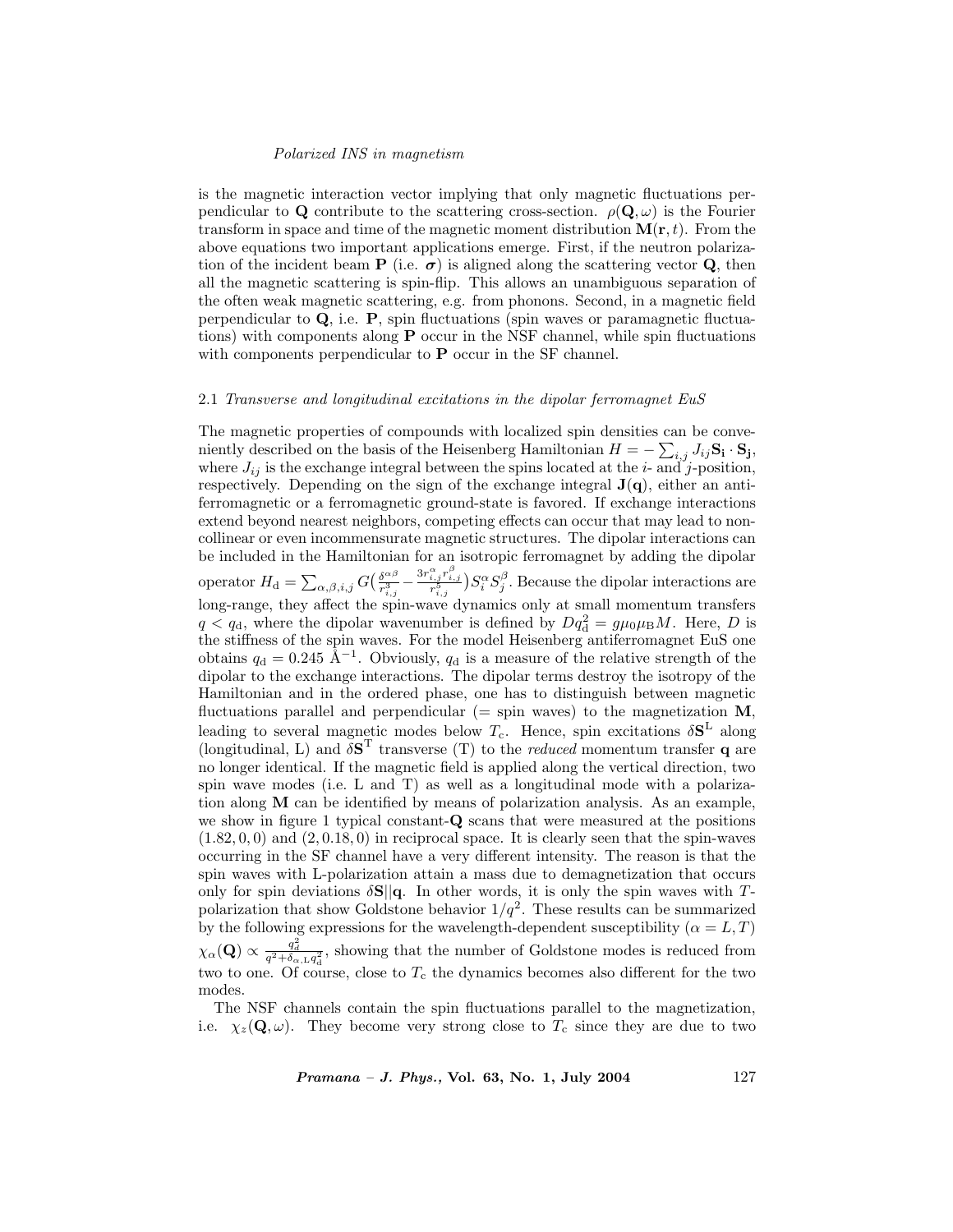# B Roessli and P Böni

magnon processes. Within our scattering geometry, the results at the two Qpositions are identical as expected. We have investigated the T-dependence of the energy integrated susceptibility  $\chi_z(\mathbf{Q})$  in detail and find clear deviations from the Lorentzian behavior  $1/(q^2 + \kappa_z^2)$ , as shown in figure 1. Here,  $\kappa_z$  designates the inverse correlation length. This is the first time that indications for the divergence of the longitudinal susceptibility  $\chi_z(\mathbf{Q}) \propto 1/q$  for  $q \to 0$  have been found [4].



Figure 1. Top: Constant-Q scans probing the magnetic fluctuations at  $(1.82, 0, 0)$  and  $(2, 0.18, 0)$ . The quadrants show the polarization of the magnetic modes with respect to M and q. Bottom: Inverse of the integrated intensities of the spin wave and longitudinal spin fluctuations versus  $q^2$ . The latter clearly deviate at small  $q$  from Lorentzian behavior indicating the  $1/q$ -divergence due to the Goldstone mode.

128 Pramana – J. Phys., Vol. 63, No. 1, July 2004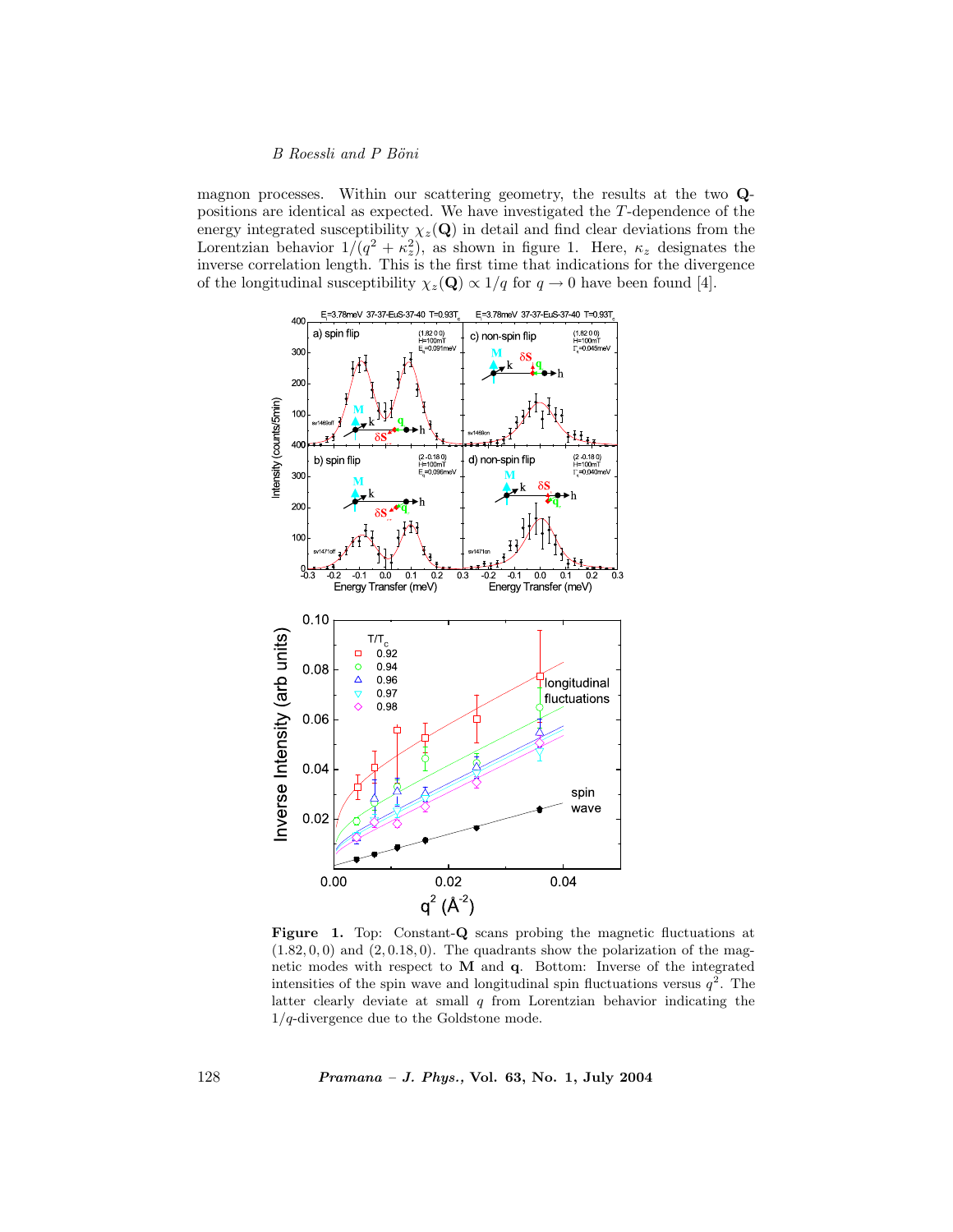#### Polarized INS in magnetism

#### 2.2 Polarization dependence of the spin-density-wave excitations of chromium

Chromium is one of the most fascinating itinerant antiferromagnets exhibiting a linearly polarized incommensurate magnetic ground state [5]. Cr undergoes a transition from the paramagnetic phase at  $T_N = 311$  K to a spin-density wave phase characterized by the propagation vector  $\mathbf{Q}_0=(1\pm\delta, 0, 0)$  with  $\delta=0.048$ . The incommensurate magnetic order is the result of the nesting properties of the electron and hole Fermi surface. In the transverse spin-density wave (TSDW) phase  $T_{sf} = 121 K < T < T_N$  the magnetic moments are aligned perpendicular to  $\mathbf{Q_0}$ . At  $T_{sf}$  the magnetic structure undergoes a first-order phase transition to a longitudinal spin-density wave (LSDW) phase with the spins aligned along  $\mathbf{Q}_{0}$ .

Although experimentally well-studied, the nature of the magnetic excitations of Cr are poorly understood. First of all, the magnetic excitations that emerge from the satellite positions have an extremely high velocity  $c = 1020$  meV  $Å^{-1}$ . Second, it has been found that in the TSDW phase the longitudinal magnetic fluctuations are strongly enhanced for energy transfers below ∼8 meV. While the spin-wave modes are not affected by the transition at  $T_{sf}$ , additional excitations were reported in the TSDW phase between the incommensurate positions  $(1 \pm \delta, 0, 0)$  with a well-defined maximum near 4 meV at the incommensurate position  $\mathbf{Q} = (1, 0, 0)$ [6]. Figure 2 shows a contour plot of the inelastic intensity recorded on the tripleaxis TASP in the TSDW-phase at 230 K [7]. Most dominant are the very steep excitations that emerge from the incommensurate positions. Another important feature is the Fincher mode near 4 meV mentioned above and the additional scattering near  $(1.02, 0, 0)$  and 3 meV that has no counterpart at the symmetric position (0.98, 0, 0). This unexpected asymmetry was recently confirmed on another Cr crystal [8].

In order to obtain information about the polarization of the magnetic modes we have measured the SF and NSF-cross-sections in Cr. The crystal was cooled through  $T_N$  in a magnetic field of 20 T to induce a single-Q state. During the experiments, a vertical field  $\mathbf{B}_z = 4$  T along [0, 0, 1] was applied to enforce a singledomain state with the magnetic moments lying in the  $(h, k, 0)$  scattering plane. Hence, the SF- and NSF-scattering is due to longitudinal and transverse fluctuations, respectively. Figure 2 shows constant- $E$  scans that have been performed with polarization analysis [9]. The peaks at the incommensurate positions correspond to cuts through the rods of inelastic scattering that emerge from the magnetic Bragg peaks. The longitudinal polarization of the Fincher mode is clearly established. The solid lines are fits to Gaussian functions. It is seen that there is significant polarization-independent 'commensurate' scattering around  $(1, 0, 0)$ . The fits clearly show that the width of the incommensurate scattering with longitudinal polarization is broader than the scattering with transverse polarization. The broadening of the L-peaks with respect to the T-peaks is compatible with the predictions of Fishman and Liu [10]. Namely, the velocity  $c<sub>L</sub>$  of the longitudinal modes is clearly smaller than the velocity  $c<sub>T</sub>$  of the transverse modes. In particular, the width of the transverse peaks is now in good agreement with the prediction of the three band model  $c_T = v_{Fermi}/\sqrt{3} = 1500$  meV [10].

Pramana - J. Phys., Vol. 63, No. 1, July 2004 129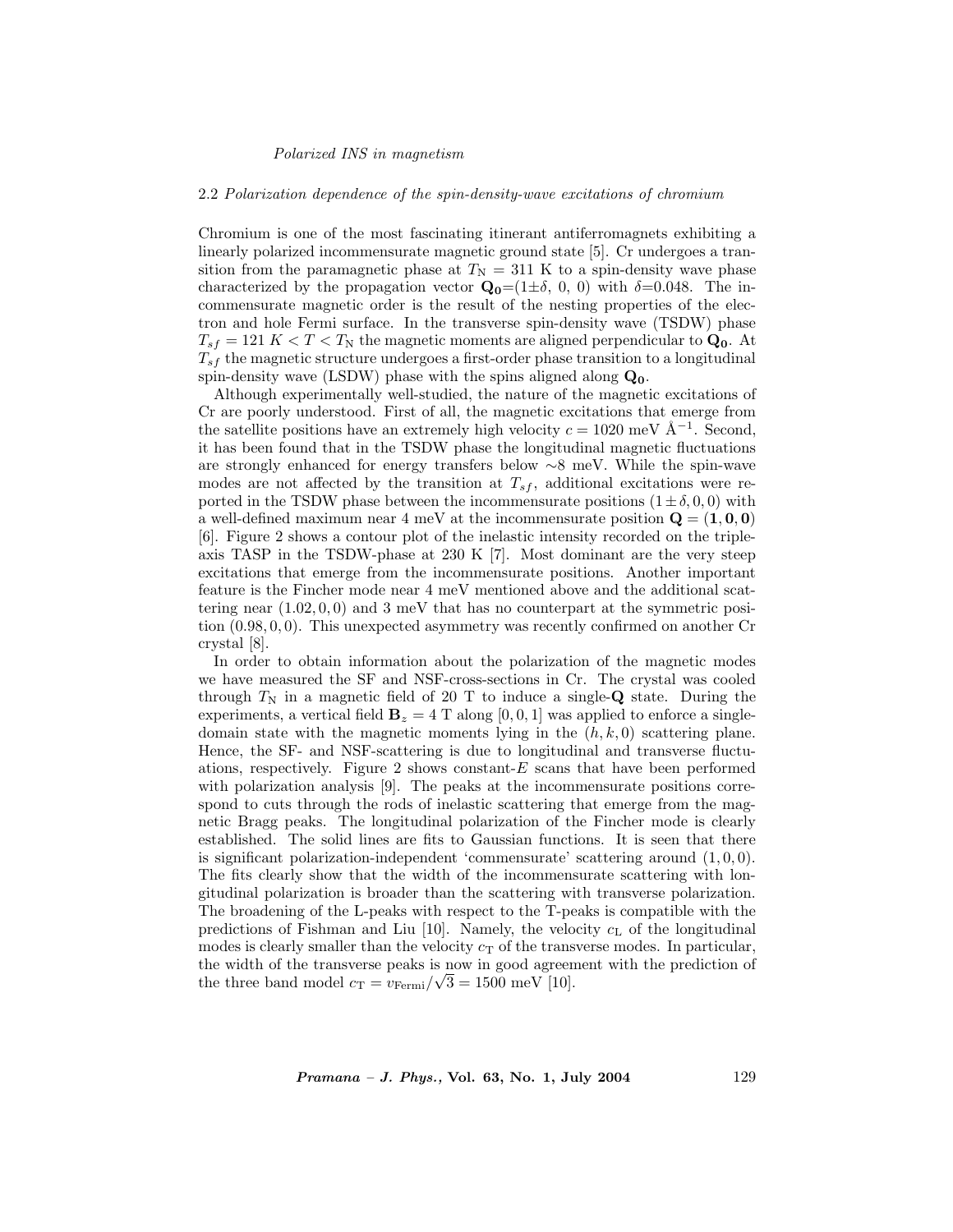$B$  Roessli and  $P$  Böni



Figure 2. Left: Contour map of the excitation spectrum as measured in the transverse spin density wave phase of Cr at  $T = 230$  K. The intense peak near  $4 \text{ meV}$  and  $\mathbf{Q} = (1, 0, 0)$  is the Fincher mode. Right: Note the additional peak near  $(1.02, 0, 0)$  and 3 meV that has no counterpart at  $(0.98, 0, 0)$ . Bottom: Constant- $E$  scans at 4.2 meV probing the longitudinal and transverse fluctuations along the [1, 0, 0] direction in the TSDW phase at  $T = 230$  K with polarization analysis.

130 Pramana – J. Phys., Vol. 63, No. 1, July 2004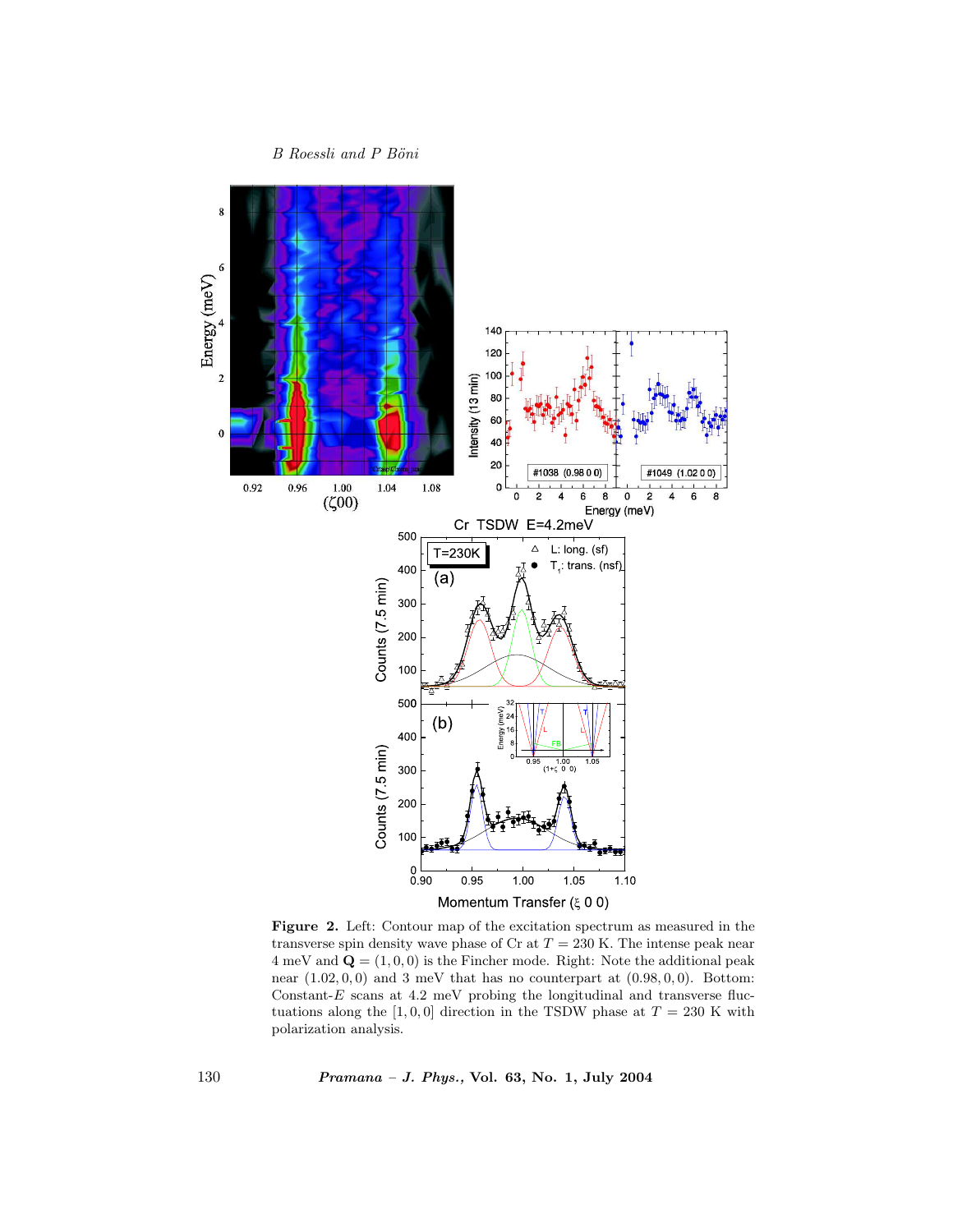Polarized INS in magnetism



**Figure 3.** Inelastic spectra in MnSi  $(\hbar \omega = 0.5 \text{ meV})$  at  $T = 31 \text{ K } (T_N = 29.5 \text{ m})$ K) for the neutron polarization parallel and anti-parallel to the scattering vector, respectively. See text for details.

## 2.3 Chiral fluctuations in non-centrosymmetric MnSi

In the previous examples we have demonstrated that longitudinal polarization analysis allows to determine unambiguously the polarization of the magnetic modes in magnetic materials. In the following, we show that chiral fluctuations can be measured in zero-field by means of inelastic polarized neutron scattering in compounds with non-centrosymmetric symmetry. Namely, the crosssection of magnetic scattering with polarized neutrons is proportional to  $\frac{d^2\sigma}{d\Omega d\omega}$  ~  $\sum_{\alpha,\beta} (\delta_{\alpha,\beta} - \hat{Q}_{\alpha} \hat{Q}_{\beta}) A^{\alpha\beta} (\mathbf{Q}, \omega) + \sum_{\alpha,\beta} (\hat{\mathbf{Q}} \cdot \mathbf{P}_{0}) \sum_{\gamma} \epsilon_{\alpha,\beta,\gamma} \hat{Q}^{\gamma} B^{\alpha\beta} (\mathbf{Q}, \omega)$ , where  $(\mathbf{Q}, \omega)$ designates the momentum and energy transfer from the neutron to the sample and  $\mathbf{Q} = \mathbf{Q}/|\mathbf{Q}|$ . The indices  $\alpha, \beta, \gamma$  indicate Cartesian coordinates. The first term in the cross-section is independent of the polarization of the incident neutrons, while the second is polarization dependent through the factor  $(Q \cdot P_0)$ .  $P_0$  denotes the direction of the neutron polarization and its scalar is equal to 1 when the beam is fully polarized.  $A^{\alpha\beta}$  and  $B^{\alpha\beta}$  are the symmetric and antisymmetric parts of the scattering function  $S^{\alpha\beta}$ ,  $A^{\alpha\beta} = \frac{1}{2}(S^{\alpha\beta} + S^{\alpha\beta})$  and  $B^{\alpha\beta} = \frac{1}{2}(S^{\alpha\beta} - S^{\alpha\beta})$ .  $S^{\alpha\beta}$  are the Fourier transforms of the spin correlation function  $s_l^{\alpha} s_{l'}^{\beta}$ , i.e.  $S^{\alpha\beta}(\mathbf{Q}, \omega) = \frac{1}{2\pi N} \int_{-\infty}^{\infty} dt e^{-i\omega t} \sum_{ll'} e^{i\mathbf{Q} \cdot (\mathbf{X}_l - \mathbf{X}_{l'})} \langle s_l^{\alpha} s_{l'}^{\beta}(t) \rangle$ . The vectors  $X_l$  designate the positions of the scattering centers in the lattice. Following ref. [11] we now define an axial vector **B** by  $\sum_{\alpha\beta} \epsilon_{\alpha\beta\gamma} B^{\alpha\beta} = B^{\gamma}(\mathbf{Q}, \omega)$ . **B** characterizes the antisymmetric part of the susceptibility. The corresponding cross-section for magnetic scattering which depends on the neutron polarization is proportional to  $(Q \cdot P_0)(Q \cdot B)$ . This term vanishes for a centro-symmetric system.

In order to prove this statement we show in figure 3 a constant- $E$  scan conducted in the weak-ferromagnet MnSi at an energy transfer  $\hbar\omega = 0.5$  meV measured in the paramagnetic phase using a polarized beam. It is obvious from figure 3 that the quasielastic scattering is polarization-dependent when the polarization of the neutrons is chosen along  $\pm \mathbf{Q}$ . Of particular importance, we find that the neutron peaks appear at positions incommensurate with respect to the chemical lattice,

 $Pramana - J. Phys., Vol. 63, No. 1, July 2004$  131